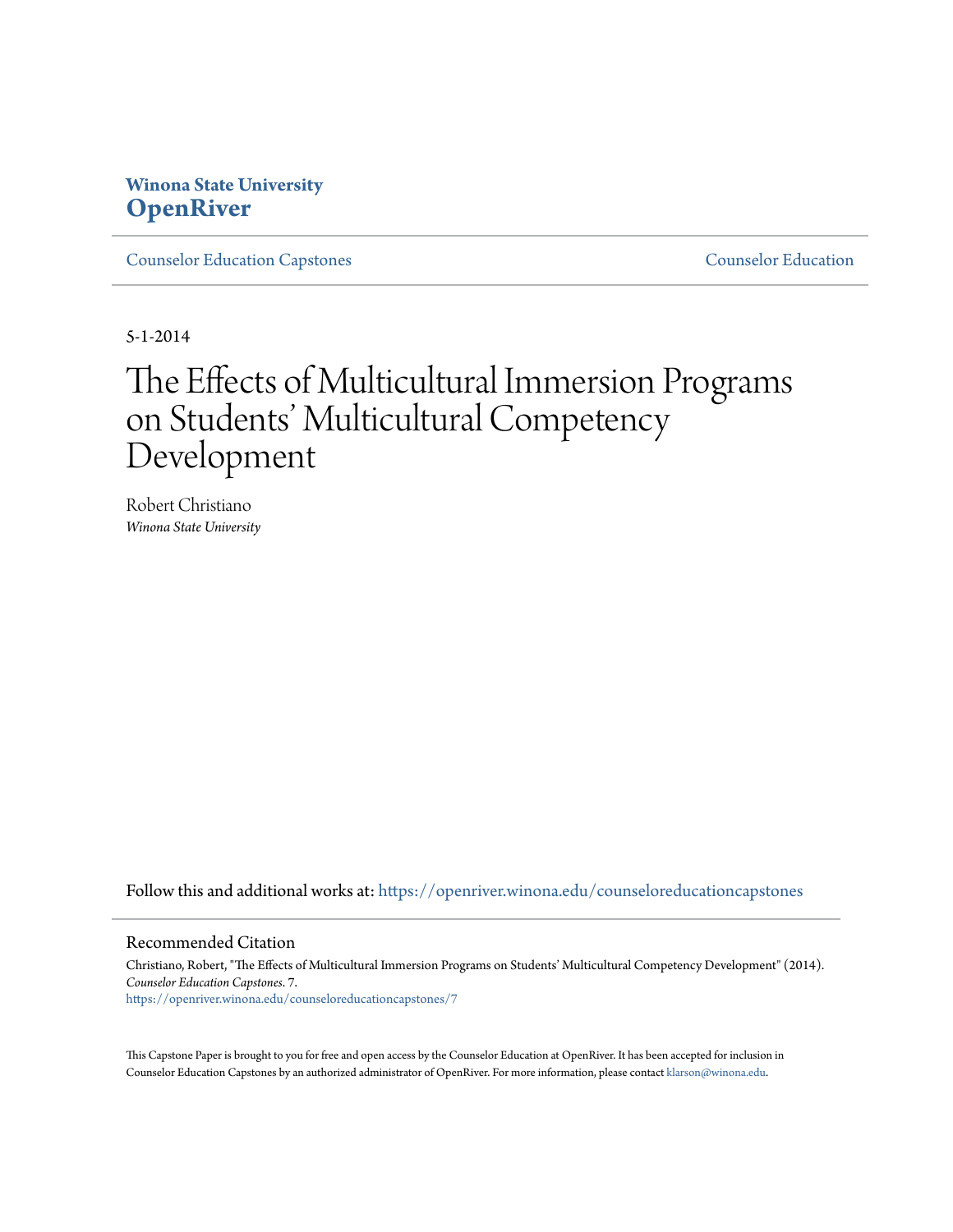# Running head: THE EFFECTS OF MULTICULTURAL IMMERSION PROGRAMS ON STUDENTS' MULTICULTURAL COMPETENCY DEVELOPMENT i

# THE EFFECTS OF MULTICULTURAL IMMERSION PROGRAMS ON STUDENTS' MULTICULTURAL COMPETENCY DEVELOPMENT

Robert Christiano

A Capstone Project submitted in partial fulfillment of the

requirements for the Master of Science Degree in

Counselor Education at

Winona State University

Spring 2014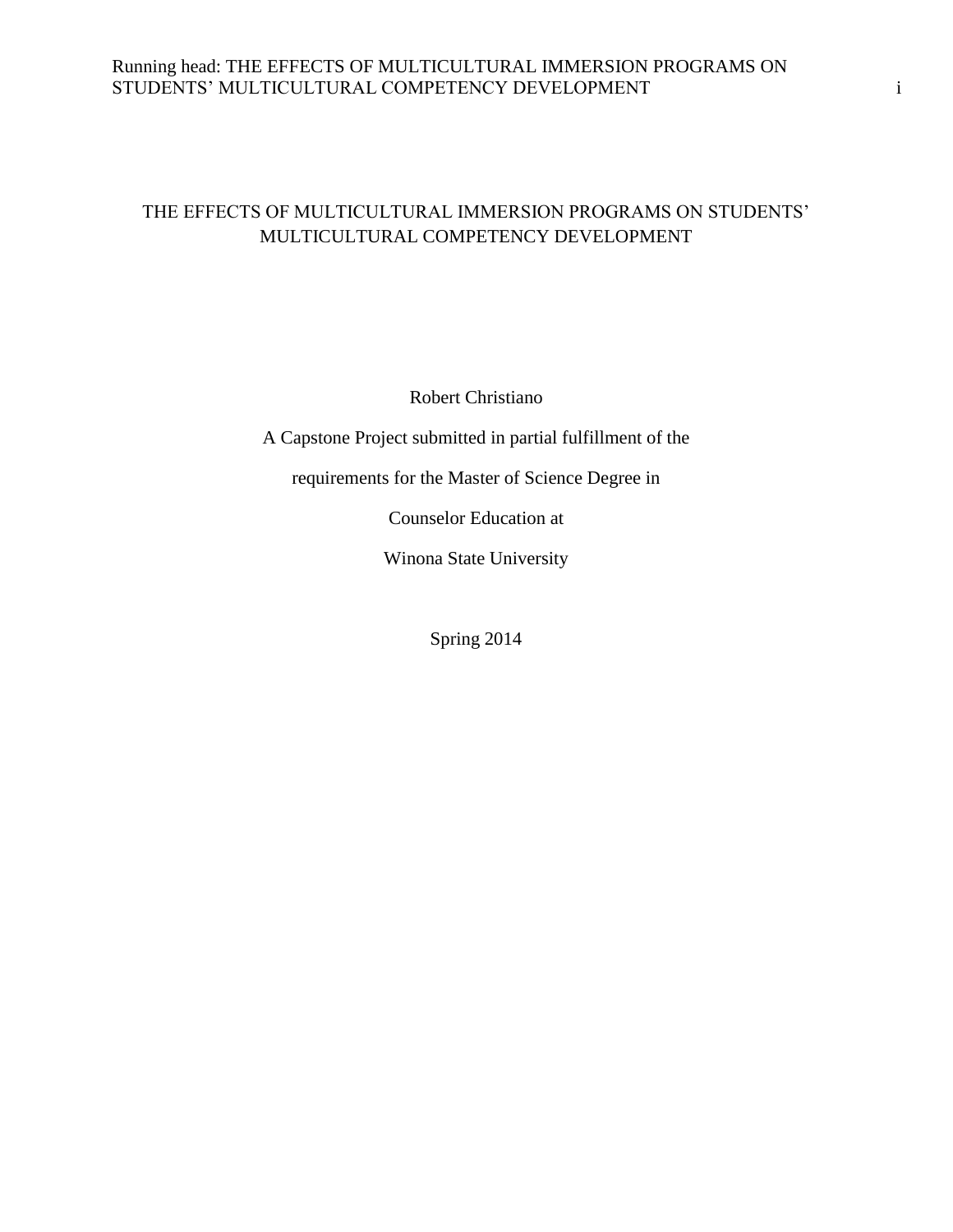Winona State University

College of Education

Counselor Education Department

CERTIFICATE OF APPROVAL

## CAPSTONE PROJECT

\_\_\_\_\_\_\_\_\_\_\_\_\_\_\_\_\_\_\_

\_\_\_\_\_\_\_\_\_\_\_\_\_\_\_\_\_\_\_\_\_\_\_\_\_\_

The Effects of Multicultural Immersion Programs on Students' Multicultural Competency Development

This is to certify that the Capstone Project of

Robert Christiano

Has been approved by the faculty advisor and the CE 695 – Capstone Project

Course Instructor in partial fulfillment of the requirements for the

Master of Science Degree in

Counselor Education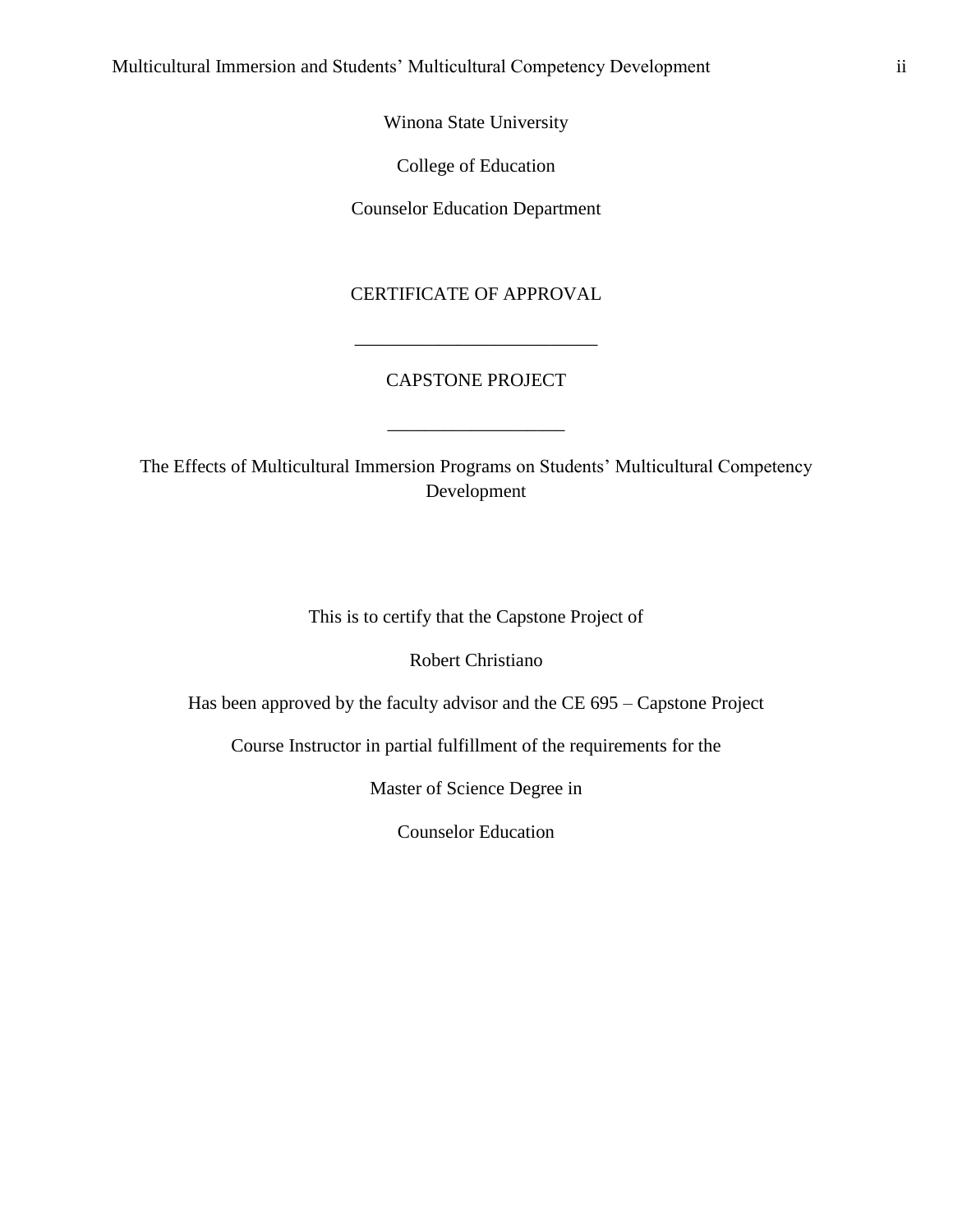#### Abstract

This Capstone Project will examine the effects of multicultural immersion experiences and travel study programs on college students' multicultural competency development via an extensive literature review. The author will discuss multicultural competency as it relates to critical selfawareness, global citizenship, and experiential learning. Aspects of the travel study program, such as pre-travel orientation, program format, and a framework for developing multicultural competence, will also be discussed. The purpose of this project is to discuss the multiple facets of multicultural development related to travel study programs, and to discuss better practices of administering travel study programs as well as provide a framework of ethnographic inquiry.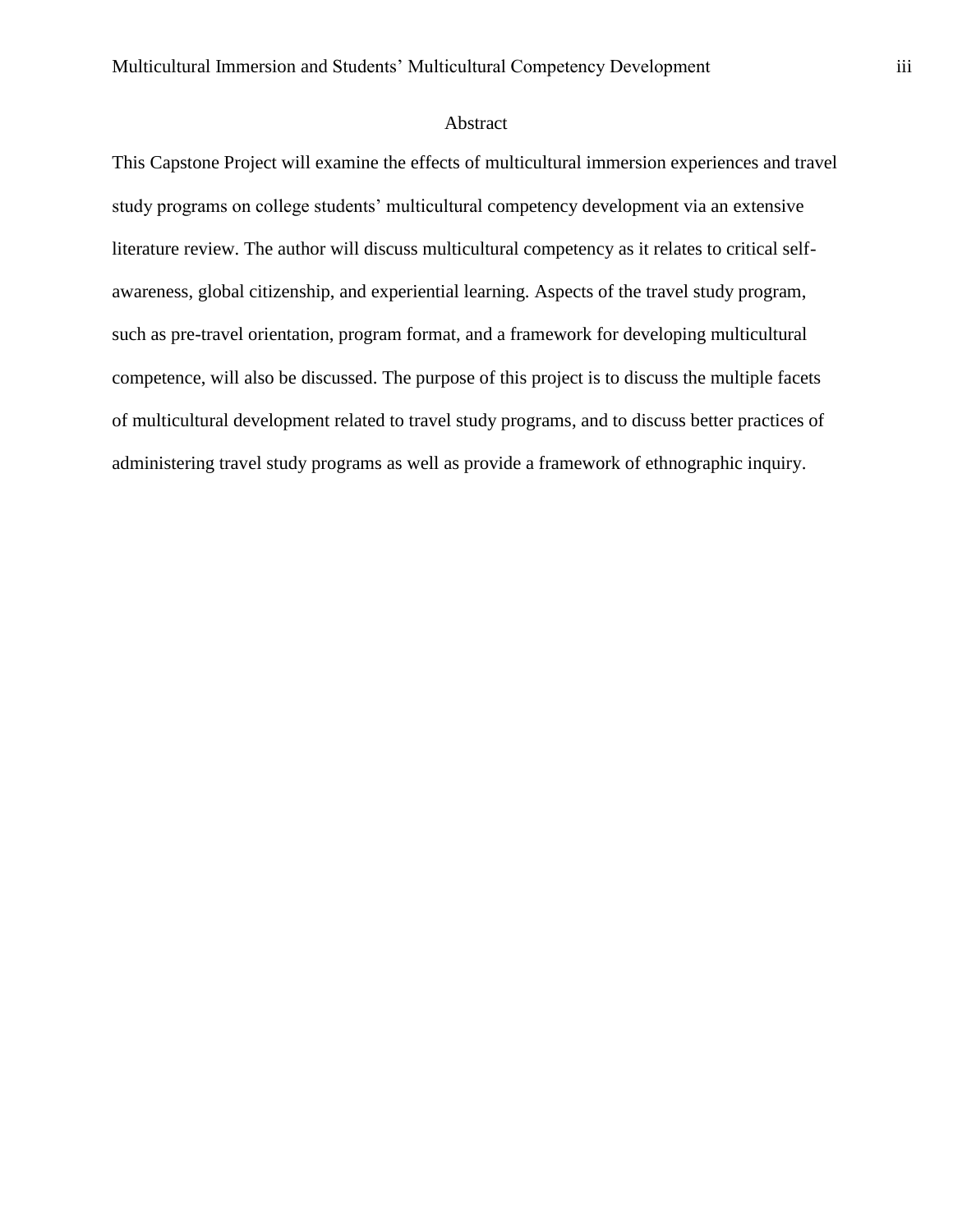# Contents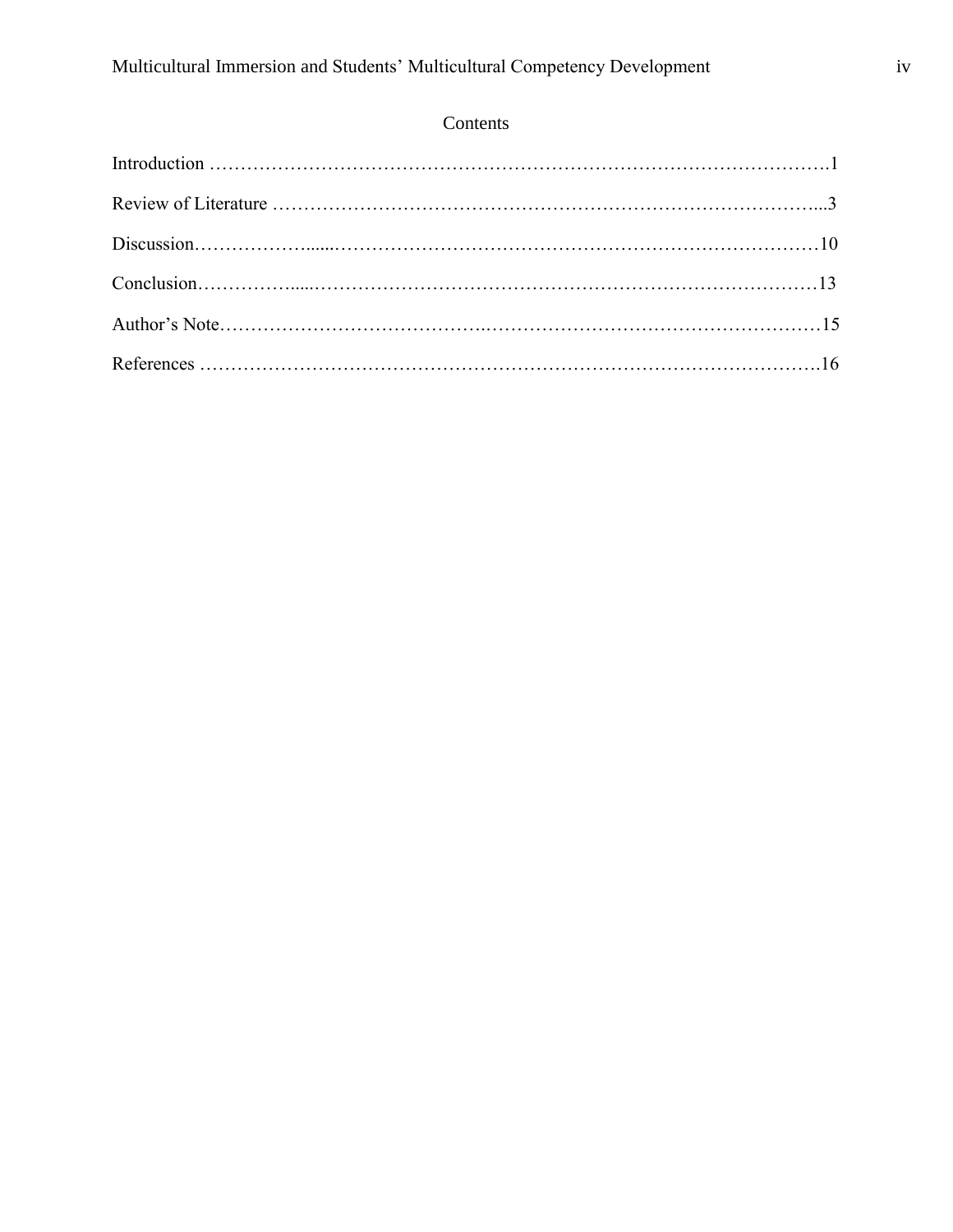#### **Introduction**

One of the main goals of any undergraduate education is to develop students into wellrounded human beings. Academic institutions often express a wide range of learning goals and objectives within the context of study, but the importance of intercultural development is recognized by virtually all institutions (Greenholtz, 2000). Higher education leaders and faculty are not only concerned with intellectual development and learning, but also moral, social, and physical development in students, including intercultural competency. According to Braskamp, (2009) in our pluralistic world, students now need to develop a global perspective while in college. They need to think and act in terms of living in a world in which they meet, work, and live with others with very different cultural backgrounds, perspectives, customs, and aspirations. Travel study programs have become an increasingly important educational experience in global learning, intercultural competence, and intercultural sensitivity in higher education. Bolen (2006) states that travel study has shifted from the marginal opportunity originally confined to an elite group of students to a cornerstone of US higher education. At the same time increased skepticism regarding academic validity has become a large part of the discussion.

Paus & Robinson (2008) note study abroad is a key element in students' education for careers and citizenship in a globalizing world. It provides unique opportunities for students to learn about and appreciate cultures and perspectives different from their own, to confront and explore their own assumptions, to achieve greater proficiency in another language and to grapple with the challenge of living in an unfamiliar context. In the United States, federal government initiatives have been significant factors in the growth of study abroad: the availability of federal financial aid for study abroad in 1992, President Bill Clinton's executive memorandum encouraging international experience and awareness in 2000 (Dolby, 2008) and more recently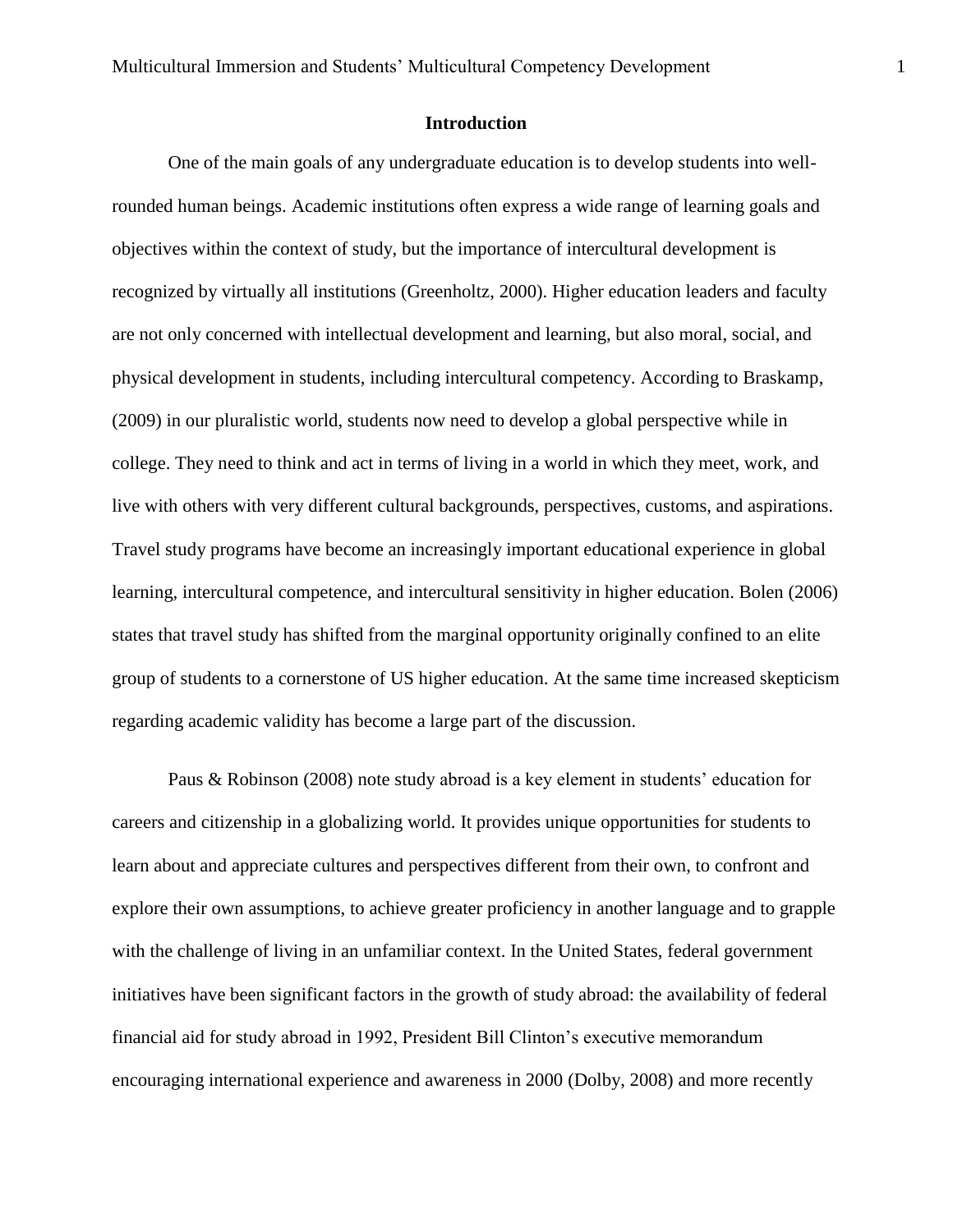the formation of the Commission of the Abraham Lincoln Study Abroad Fellowship Program (Commission on the Abraham Lincoln Study Abroad Program, 2004). There has been a heavy push from the federal government to incorporate study abroad programs into higher education, but little structure has been given. Ogden (2006) notes as we welcome growth and development in the field, our greatest challenge may be preserving the fundamental mission of education abroad, which is, in part, to engage our students in meaningful intellectual and intercultural experiences. Education abroad has not been immune to the pervasive consumerism seen in US higher education today. As a result, programs are increasingly structured to allow, even encourage, students to remain within their comfort zones. Travel study programs change the environment that the students encounter but do not assess the effects the programs have on the individuals who participate. Steinberg (2002) calls for greater accountability by travel study educators by stating, "One of the central ambiguities of assessment in study abroad programs is that success cannot always be measured with grades and credits and that the students who may derive the greatest benefit from study abroad programs are not necessarily those whose grades are the highest, since their learning has taken place in less academically structured settings. The study abroad field needs to develop instruments to measure students' overall growth holistically" (Steinberg, 2002, p. 215). Often programs send students to different, unfamiliar parts of the world, subjecting them to environments in which they are unaccustomed to. While they encourage and pave the way for personal growth, they do not truly measure what the students learned or how they grew as global citizens. Since many universities have different locations, ethnic minorities and socioeconomic status, it might be better to focus on institution-specific analysis of multicultural immersion on students' multicultural competency development. With an increase in demand for faculty-led short-term study abroad programs over the last decade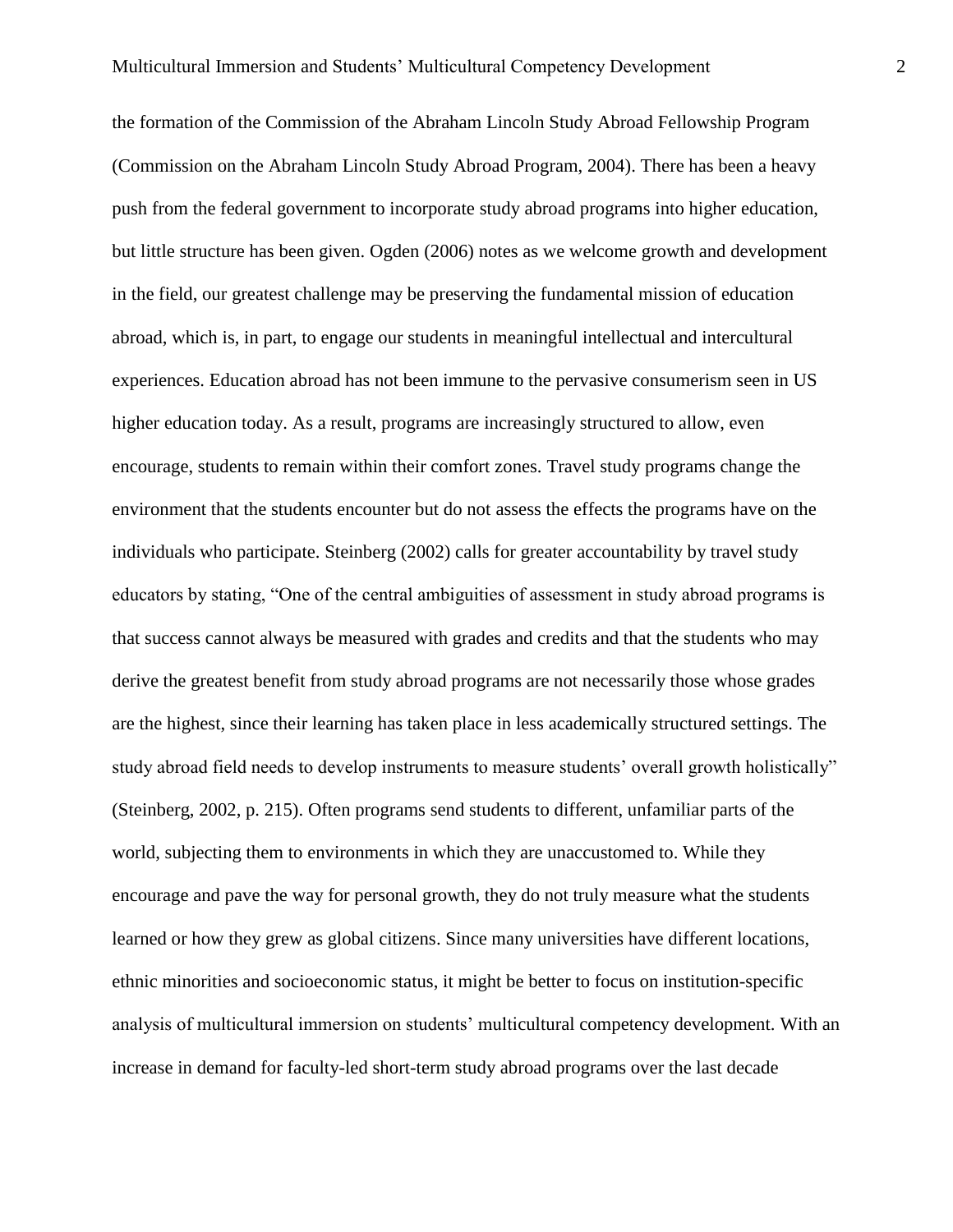(Institute of International Education Open Doors Report 2010), there have been a number of studies demonstrating the impact of such programs on students learning outcomes, including intercultural awareness and understanding (Carlson and Widaman 1988; Chieffo and Griffiths 2004; Kehl and Morris 2007; Paus and Robinson 2008; Fawcett, Briggs, Maycock and Stine 2010). The purpose of this project is to discuss the multiple facets of multicultural competency development related to travel study programs and to discuss better practices to administer travel study programs to focus on intercultural development.

#### **Travel Study and Intercultural Development**

Rexeisen, Anderson, Lawton and Hubbard (2008) did a longitudinal study and found that this study provides strong support for the proposition that travel study experiences have a positive immediate impact on the intercultural development of students. The instrument used was Hammer and Bennett's Intercultural Development Inventory (IDI, 2008). The sample group consisted of 54 junior-level students (from a private Midwestern university) majoring in business. The students participated in a semester-long travel study program to London, England. Eighty-nine students applied for the London program and only 54 were selected based on GPA, student essays, letters of recommendation and personal interviews. During this program, students traveled and did the majority of their studies as a large group. This could raise issues as to whether or not this was a true immersion program. This research is also based on a subject pool that studied in a country with the same language and a similar culture. These limitations, along with the fact that students were selected based on interviews and GPA, raise questions of how generalizable this study would be to the public. Their study also did not examine specific outliers, those that either benefited the most or the least from the study abroad experience. This study relates to the research project based on the structure of the travel study program and the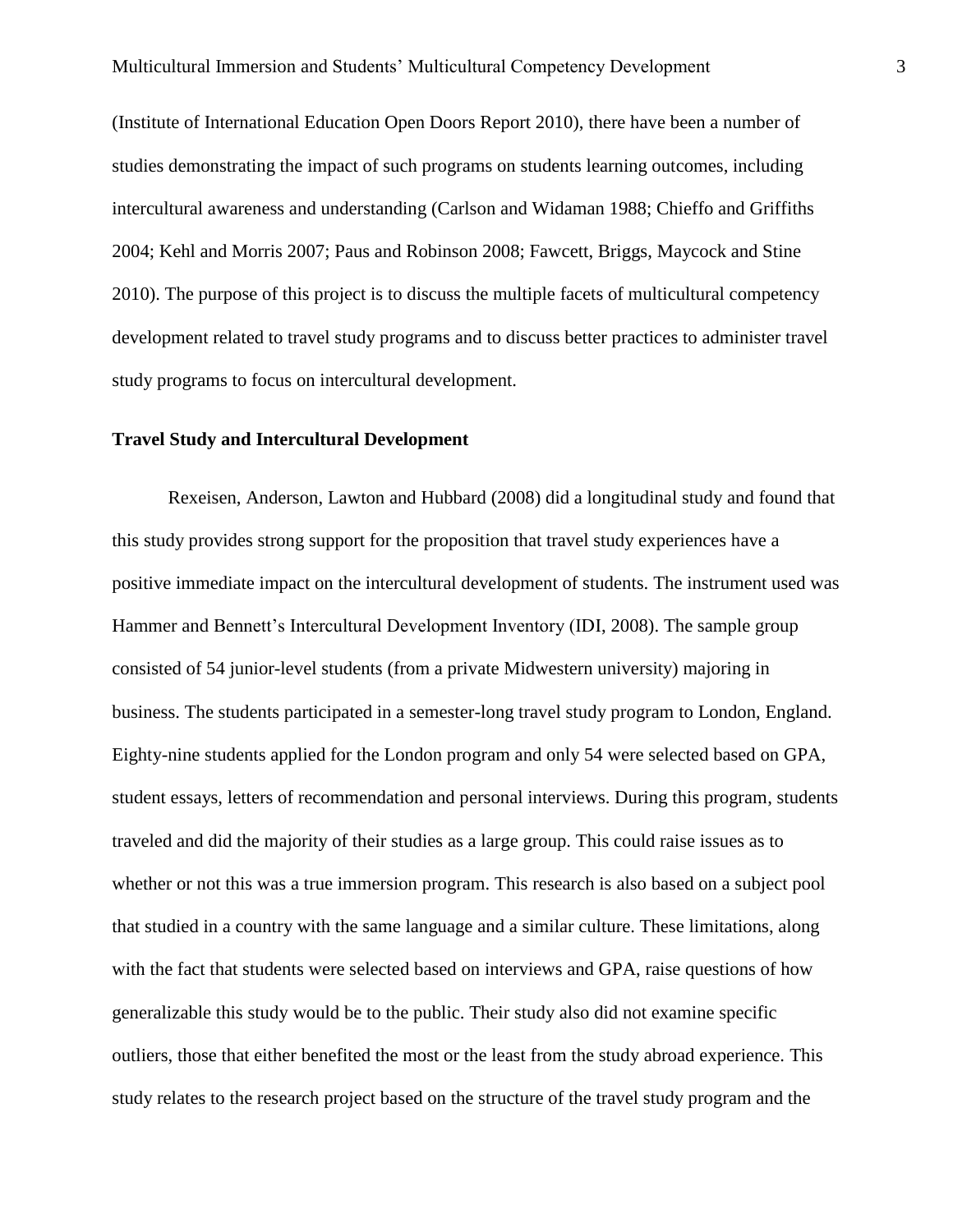limitations of this study helped shape the proposed research project. Similarly, Doyle (2009) did a study with an integrated approach to assess holistic intercultural growth on travel study programs at Central College. Doyle states that an integrated approach that employs both qualitative and quantitative methods would be more beneficial to assessing intercultural growth. Doyle used the Global Perspectives Inventory (2009) to assess student's growth on a cognitive dimension, intrapersonal dimension and an interpersonal dimension. The GPI is a useful instrument that assesses cultural growth on three different levels. This method, along with the use of in-depth interview questions associated closely to the GPI, would be more beneficial to assessing holistic growth. The research usefulness is limited for this project because Doyle was assessing a language course in Vienna. Doyle stresses the importance of collaborative use of both qualitative and quantitative research to assess intercultural development.

A related study by Braskamp & Merrill (2009) used a pretest-posttest design to measure changes in students' global perspectives over a period of a semester-long travel study program. Students took the same written survey before or during the first day of their program and then during the last week of the program or shortly after they returned to the United States. Although this study used ten different travel study programs, there was no control group to compare the results. The design allowed the researcher to look at the differences from the pretest and posttest to assess intercultural growth. The results of this study found that students progress more on some dimensions of the GPI than others. It showed that cognitive changes in knowledge and international issues were more apparent than the growth of a more complex sense of self and more intense relationships with others unlike themselves. This leaves a challenge for leaders and faculty in education abroad to create an environment for students that fosters intercultural growth. This study concludes that experience integrated with rigorous and critical, constructive,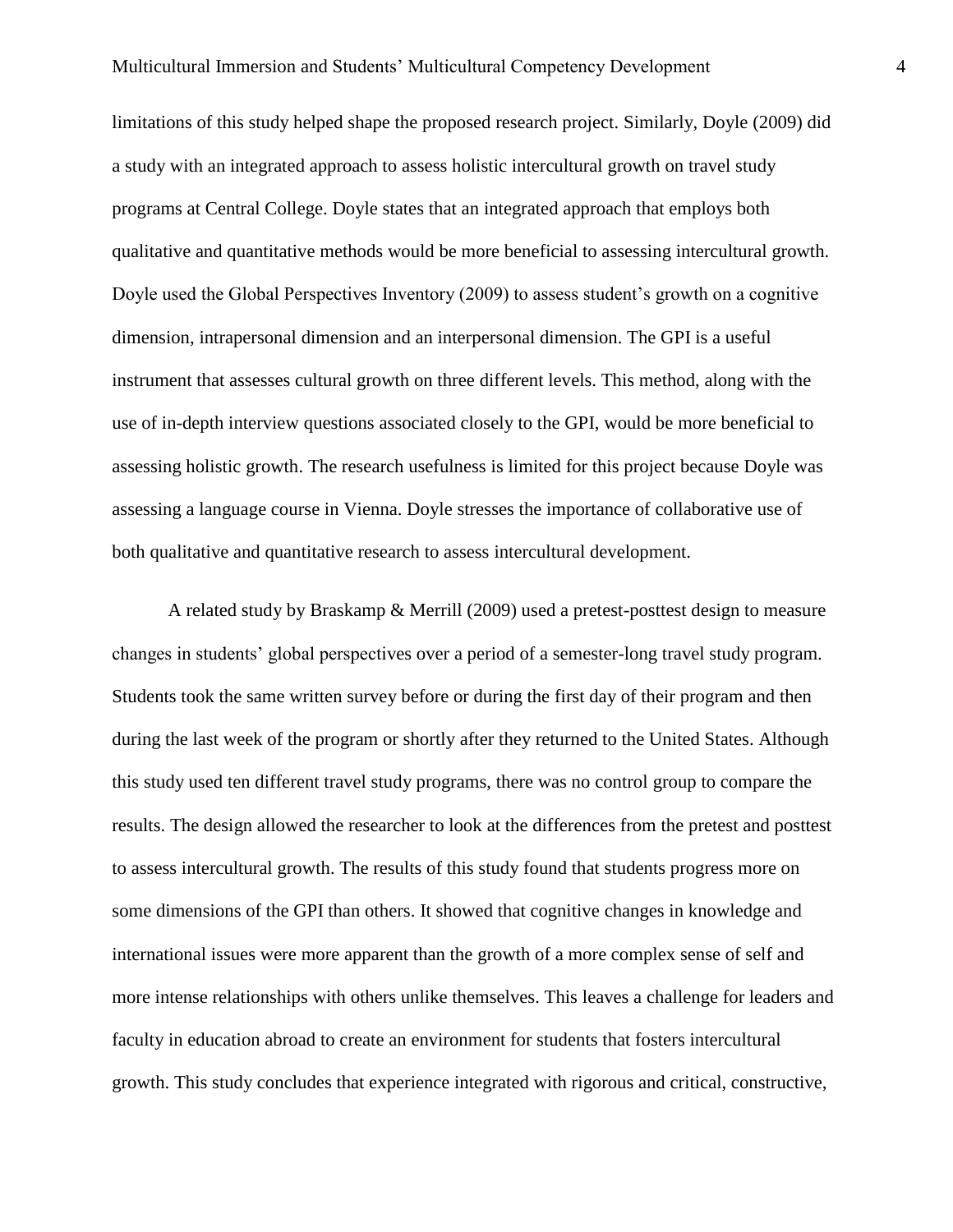and creative thinking may help students learn to develop more holistically (Braskamp & Merrill, 2009).

When looking at the previous research that has been done on travel study programs, it is evident that researchers have a difficult time assessing or incorporating specific intercultural development strategies. Some of these factors are because the researchers did not immerse the students in a different culture, while other factors are because of the lack of research strategies or framework used. It is important for travel study leaders and universities to assess intercultural growth in their programs. In order to devise the most effective policies at the institutional level to expand education abroad participation, educational decision-makers need to know which of the factors that play an important role in study abroad generally are the more important ones in students' study abroad decisions at their particular institution. Good policies are based on institution-specific analysis (Paus & Robinson, 2008). The report will discuss pre-travel orientation, experiential learning, and integrating ethnographic research as three essential factors for improving multicultural competency in immersion programs.

#### **Pre-Travel Orientation**

Orientation programs are typically designed to provide an overview of the academic program, housing options, financial cost, geography and safety measures. However, they can be used to create a deeper understanding of the environment students will be immersed into. Orientation is also a great time to help students begin to think and act as global citizens. Ogden (2006) explains that when preparing a multicultural immersion, students anticipate that by living in a new country (or environment) and culture they will encounter different ways of thinking and living and that the experience will require of them significant changes in their lifestyle. Students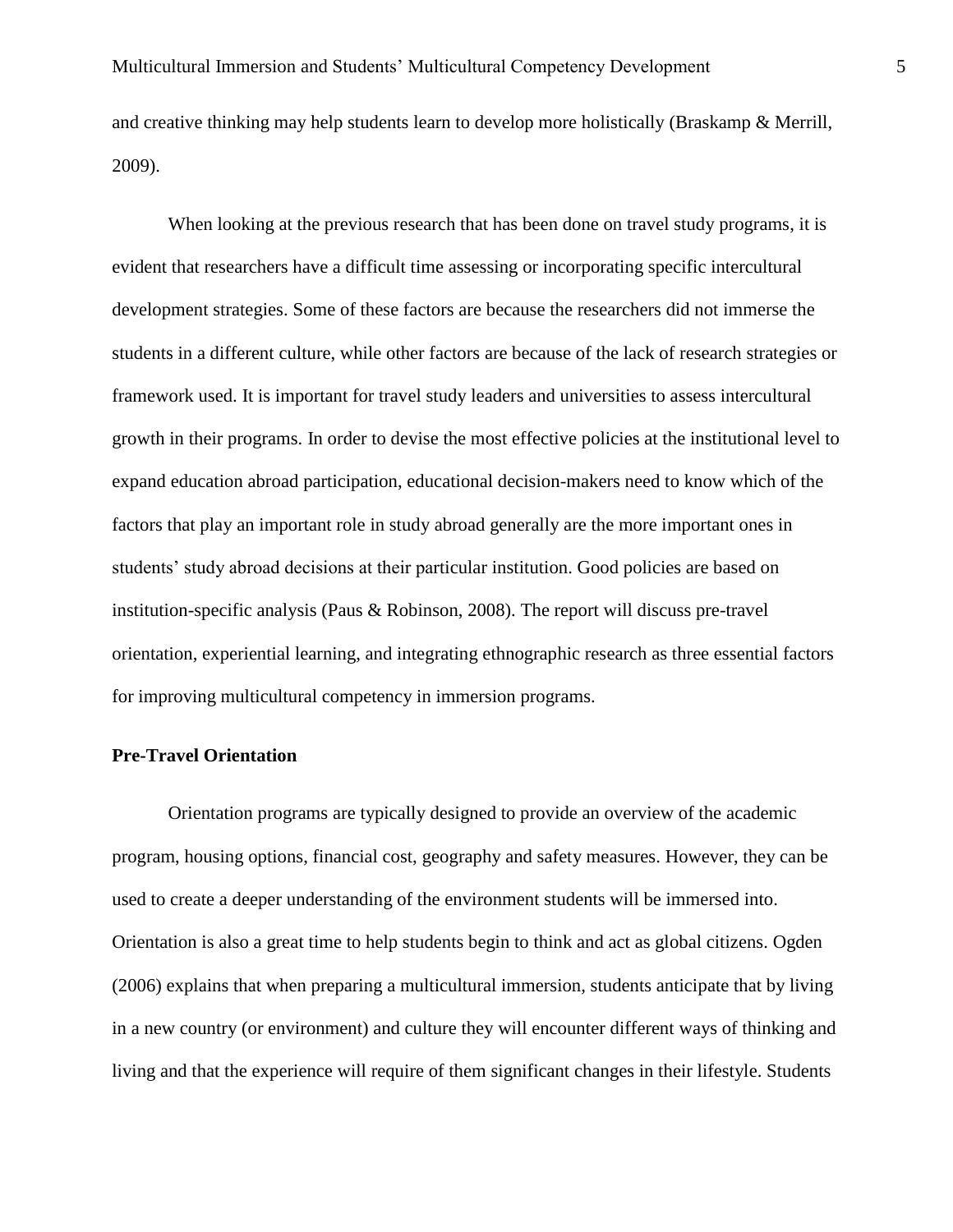participating in a multicultural immersion program are facing a whirlwind of emotions, including questions about the program, examining their own cultural biases and notions of other cultures, and possibly wondering how safe the program will be. Orientation presents the opportunity to introduce students to conceptual frameworks for understanding culture, the principles of ethnographic inquiry, and to initiate a discussion of cultural identity development. Pre-travel orientation allows a platform to voice the questions and emotions students are facing. It is an open forum between the participants to explore their expectations and to prepare students in a way that will create cohesion in the group and help maximize their overall experience. Fawcett et al. (2010) met weekly with their students to discuss readings about the culture and history of Guatemala for four weeks prior to travel. They also implemented group processing and teambuilding activities to build group cohesion. These types of meetings and assignments are critical to helping students define their own powers of observation and recognize their own natural tendencies to compare, contrast and judge things in terms of their own worldview. Similarly, McLaughlin and Johnson (2006) assessed student learning with innovative web-based pre-trip assignments that provided essential background knowledge of their travel study program to Costa Rica. During the pre-trip stage, each student had to complete these web-based activities and had to discuss their findings to the group. Orientation should also engage students early on in activities that enable them to become more understanding, objective and introspective cultural explorers (Ogden, 2006). Orientation also provides an opportunity to encourage students to begin reflecting on their own cultural biases and ideas of multicultural issues.

#### **Experiential learning and multicultural immersion**

A number of studies suggest that experiential learning, particularly in the international context, has the potential to exert a transformation effect on global citizenship (McLaughlin and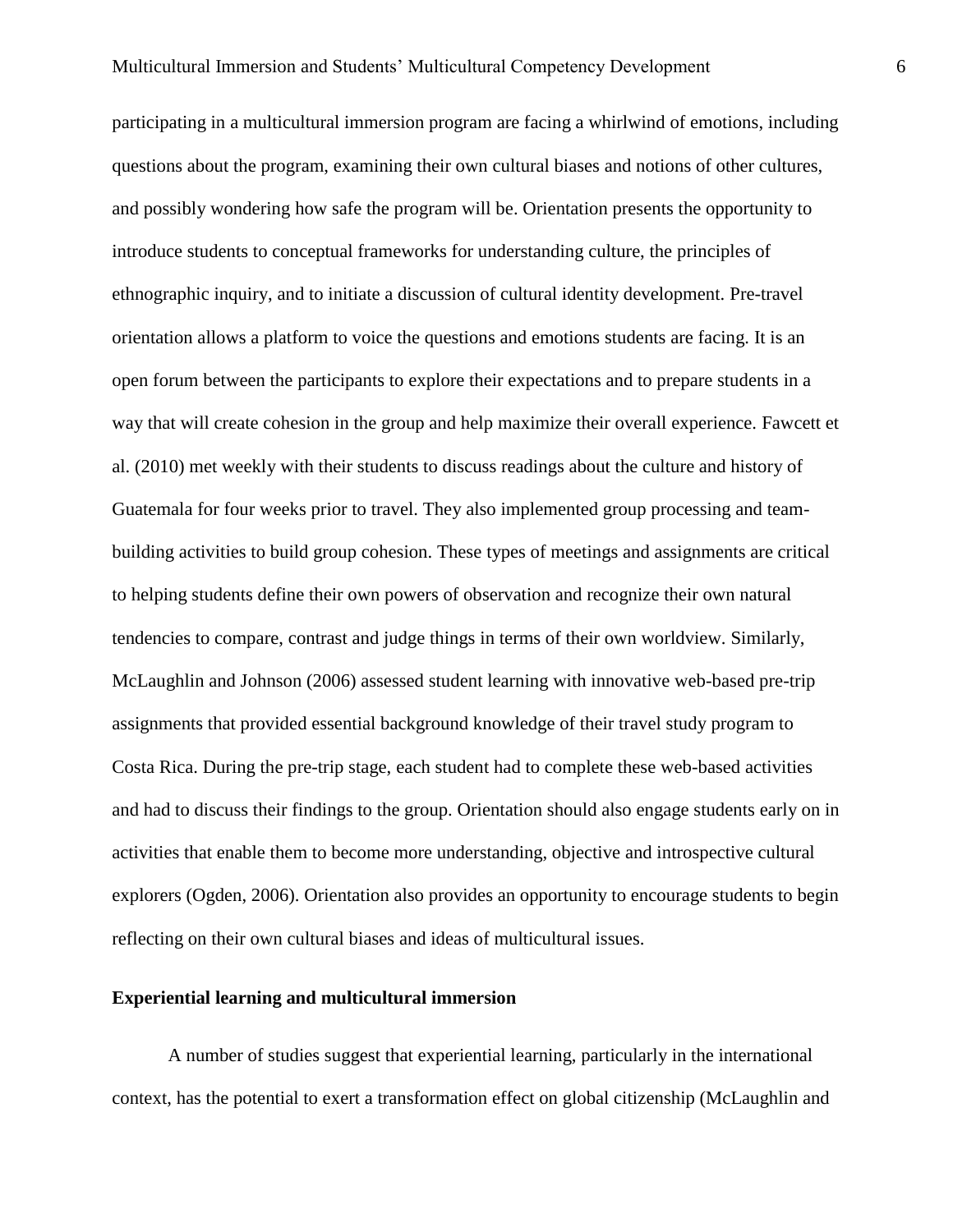Johnson 2006; Pagano and Roselle 2009). Experiential learning concerns activities that actively engage the student and which are subject to critical analysis and reflection. Study abroad programs that adopt principles of experiential learning are arguably powerful for improving multicultural competency among college students. According to Kolb's (1984) model of experiential learning, in order to transform experience into knowledge, learners must begin with their own concrete experience, then engage in reflective observation, move to a stage of abstract conceptualization, in which they begin to comprehend the experience, and then engage in active experimentation of the concepts. In this model, reflection and analysis are essential components of experiential education. A major point in creating any multicultural immersion program is to gain knowledge and understanding through direct exposure to a particular population. Mclaughlan and Johnson (2006), proposed a field course experiential learning model for shortterm study abroad in which the field learning is comprised of hands-on experience, journal keeping, participation in discussion groups, and independent exploring. They believe this type of approach provides a framework for moving students beyond simply acquiring knowledge to being able to apply and integrate the information learned in their everyday lives. They used a field course experiential learning model to help inform students about the anticipated experiences and to elicit inquiry. Lutterman-Aguilar and Gingerich (2002) identified ten key principles for guiding experiential teaching in study abroad, including problem-based learning, critical analysis, active engagement, faculty facilitation, and peer-group discussion. Fawcett et al. (2010) designed a Guatemala travel study course that incorporated daily and weekly journals prior to, during and following the immersion experience. During the immersion course, students attended community events, learned the language and spent time individually with members of that particular culture. Their students were encouraged to reflect and honestly address cognitive, emotional, and behavioral aspects of participating in an immersion experience. By writing about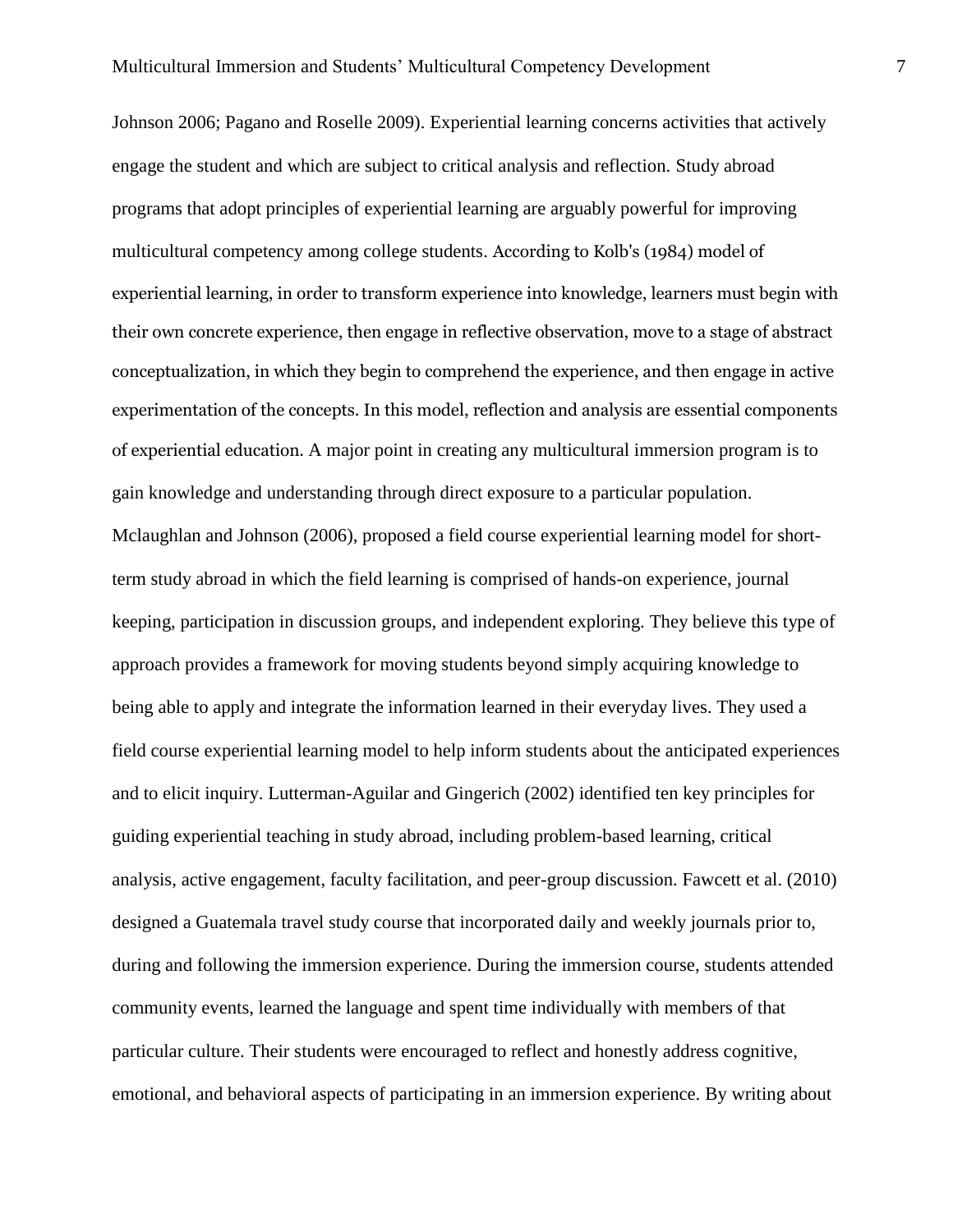day-to-day observations, students can deepen their understanding of the population that gives better clarity of the events they encounter. Because writing involves cognitive processes more rigorous than are common in conversation, students can use analytical writing to push past the limits of their current understanding to grasp new insights, and transcend the discomforts of cultural learning and culture shock (Wagner & Magistrale, 1997). Experiential learning relating to multicultural immersion of students offers opportunities participants could not experience in a classroom setting.

#### **Integrating Ethnographic Research**

An essential framework for improving travel study programs is to incorporate ethnographic research in to the program. The key element of ethnography is extended, systematic, and detailed observation of a setting. Ogden (2006) mentions ethnography as a qualitative research method, which seeks to describe and to understand another way of life from the narrative point of view. The goal is to grasp the native's point of view, his/her relation to life, and to realize his/her vision of the world. There are multiple forms of ethnographic fieldwork, including observation, interviewing, note-taking, collecting life histories, analyzing history and religious beliefs, keeping a diary, audio and videotaping, creating a field journal, and taking pictures. All of these approaches help immerse students in the culture and help them explore their understanding of multicultural issues and what it means to live in a global society. Ogden (2006) notes ethnography at its most fundamental level can be reframed as the learning core or paradigm through which the field of education abroad will be better positioned to guide students toward becoming autonomous cultural learners and explorers who can describe, understand, analyze, appreciate, and enjoy intercultural differences. Travel study students living and studying in a new culture are constantly challenged to understand and reflect on the differences.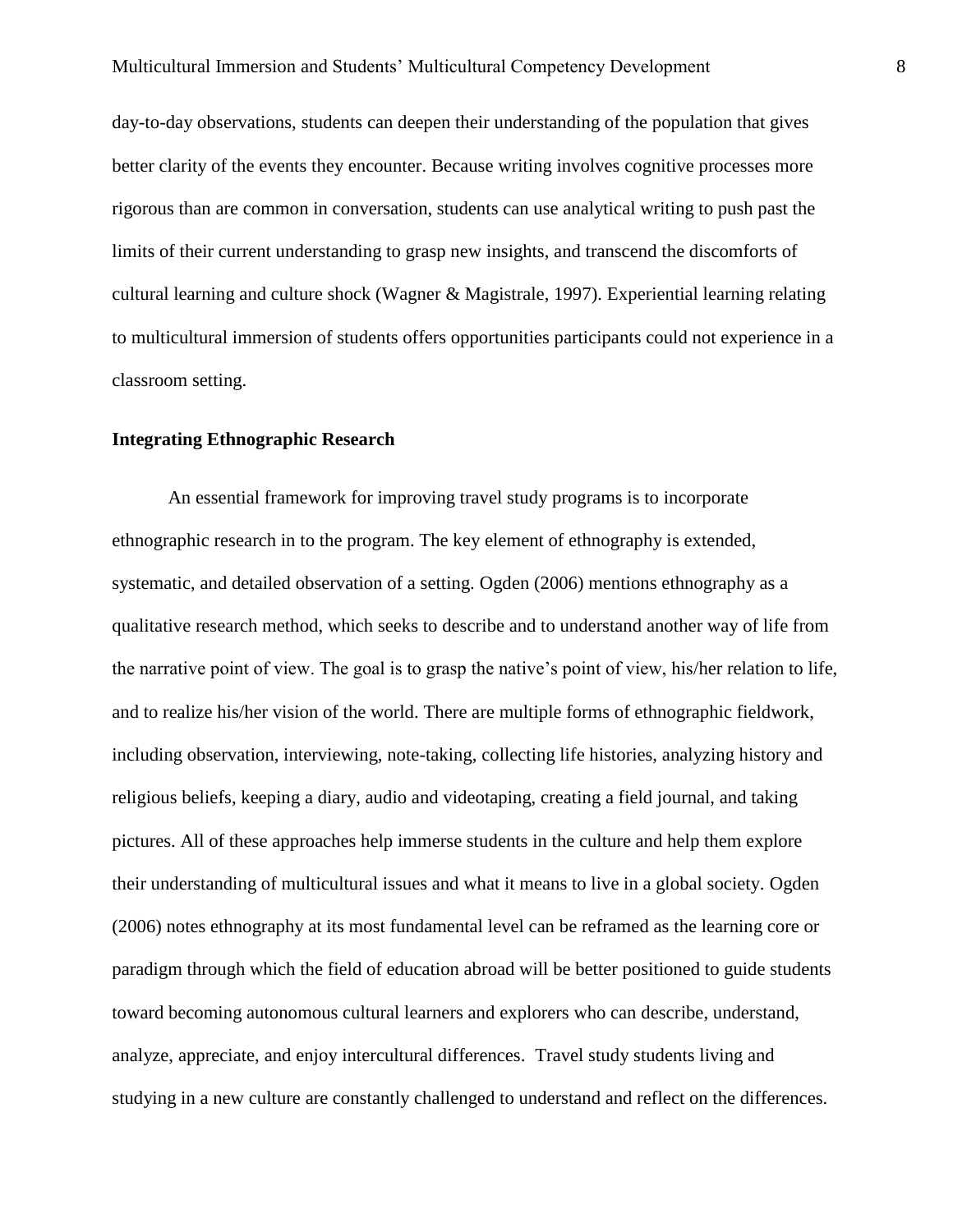Each experience presents an opportunity for learning, but also runs the risk of defaulting to interpreting through stereotypes. Jurasek (1996) asserts when students are met with too much complexity without interpretive skills, they may attempt to negotiate complex meanings by falling back on superficial or stereotypical interpretations, dismissing or demeaning the "other" as irrelevant or insignificant, or deferring to authorities who tell them what to think. It is important to provide a framework for students to discuss and explore the differences in a positive way long before the travel study course is underway. Citron (2001) agrees that in an overly challenging situation, students may retreat to the foreign student bubble and close themselves off to future encounters with cultural difference. The student is then closed to the impact that the environment might have on him/her creating a "mis-educative experience." Ogden (2006) continues describing how ethnographic inquiry can help inoculate students against monocultural defense mechanisms by raising issues of cultural difference and appreciation. Ethnography can help students learn and develop tools to understand a new culture, to make careful observations and generate less biased and more accurate interpretations of culture. Because ethnography is a culture learning approach, it can be integrated within all forms of travel study programming, regardless of type, location, or duration. Jurasek (1991) concludes that as one begins to think less in dualistic terms of right or wrong, he/she becomes more multiplistic in his/her thinking and seeks to imagine what things might look like from the viewpoint of an insider from another culture.

This research report is based on the research question: How do you create a multicultural competency program that will impact the cultural awareness of undergraduate students?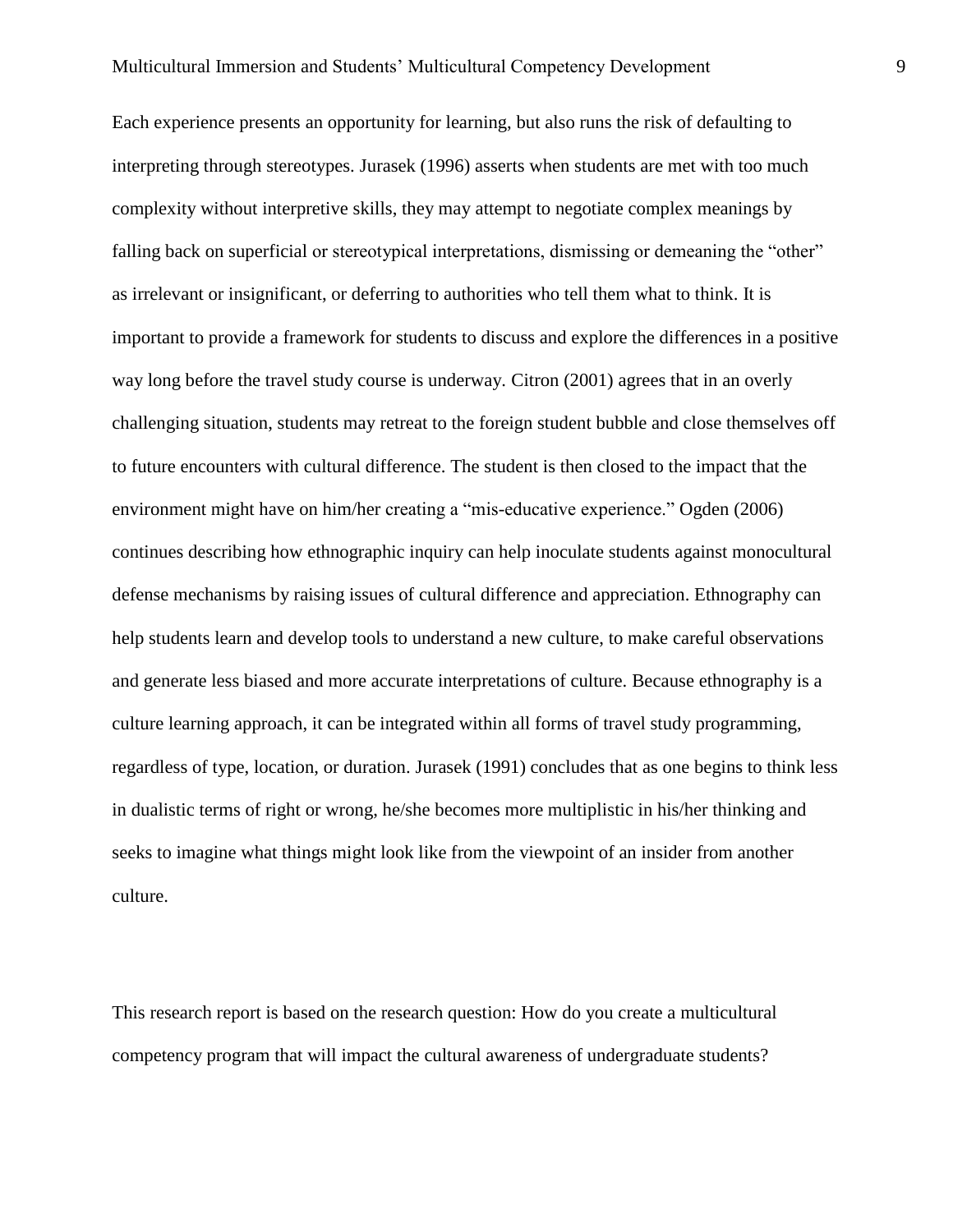#### **Discussion**

Lutterman-Aguilar and Gingerich (2002) identified ten key principles for guiding experiential teaching in study abroad, including problem-based learning, critical analysis, active engagement, faculty facilitation, and peer-group discussion. Fawcett et al. (2010) designed a Guatemala travel study course that increased participants multicultural counseling competencies through the experience of reading assignments, large and small group discussion, experiential activities, journaling and advocacy efforts. These efforts contributed to their ability to incorporate the cultural material into their thinking and practice. Doyle (2009) did a study with an integrated approach to assess holistic intercultural growth on travel study programs at Central College. Doyle states that an integrated approach that employs both qualitative and quantitative methods would be more beneficial to assessing intercultural growth. Allen (2010) created a 6 week summer study abroad program to France. Her program focused on language and culture through the use of experiential learning. Instead of the use of journals, her program had the participants create blogs comprised of 10 entries on foreign language and cultural learning. This method accounted for how goals evolved and how time was spent outside of the classroom. All of these studies focus on pre-travel orientation, experiential learning and some form of research to progress students' multicultural competency during their travel study programs.

Multicultural competency development should be assessed during travel study programs through the use of journals, interviews, classroom discussions, pre-travel cultural classes, experiential activities and service projects. The idea is to integrate all of these approaches that influence multicultural competency in the travel study participants. According to Ogden (2006) when students are shown how to be empathic to the perspectives of the insider, they become more sensitive to complex cultural issues. Gradually students move away from making quick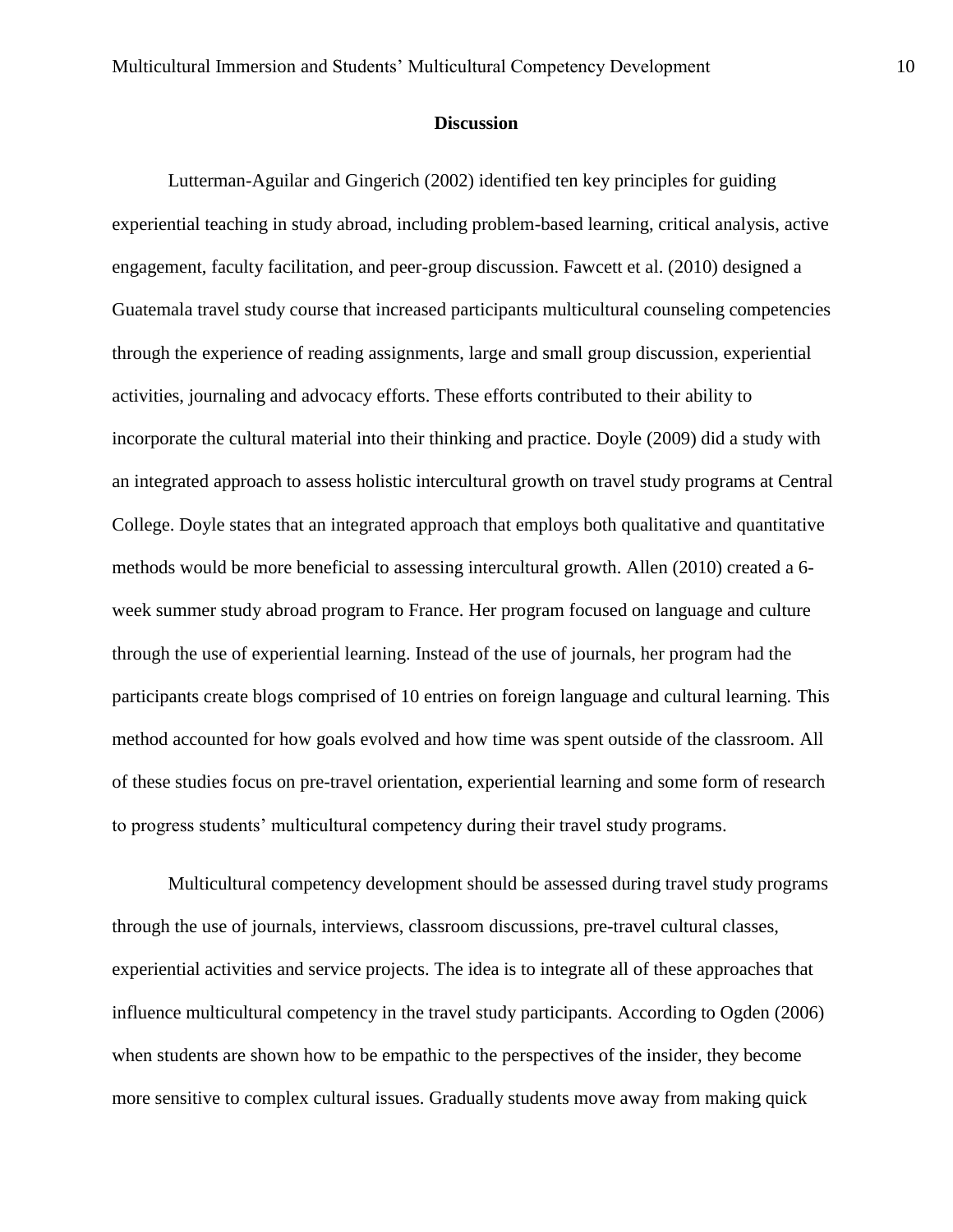judgments or stereotypical inferences based on their own understanding of what is good and right in a culture, toward understanding that cultures are relative to one anther, each with a different set of values, assumptions and beliefs. Through classroom discussions and experiential learning, the participants begin to understand what it means to be white. Through consistent interactions with minorities, students began to search for an understanding of racism and the ways they benefit from White privilege. It is thought that participants slowly begin to understand all the benefits they have and how truly difficult it can be for racial minorities. Interacting with local culture should be a huge component of any travel study program. The idea is to give the students a different perspective than their Eurocentric lens they've been looking through. Heavy emphasis should also be placed on discussing the history of the culture and their relationship with the United States government. As students become more competent, they will be more likely to respond to uncertain situations as an opportunity for cultural exploration rather than to retreat from the learning situation.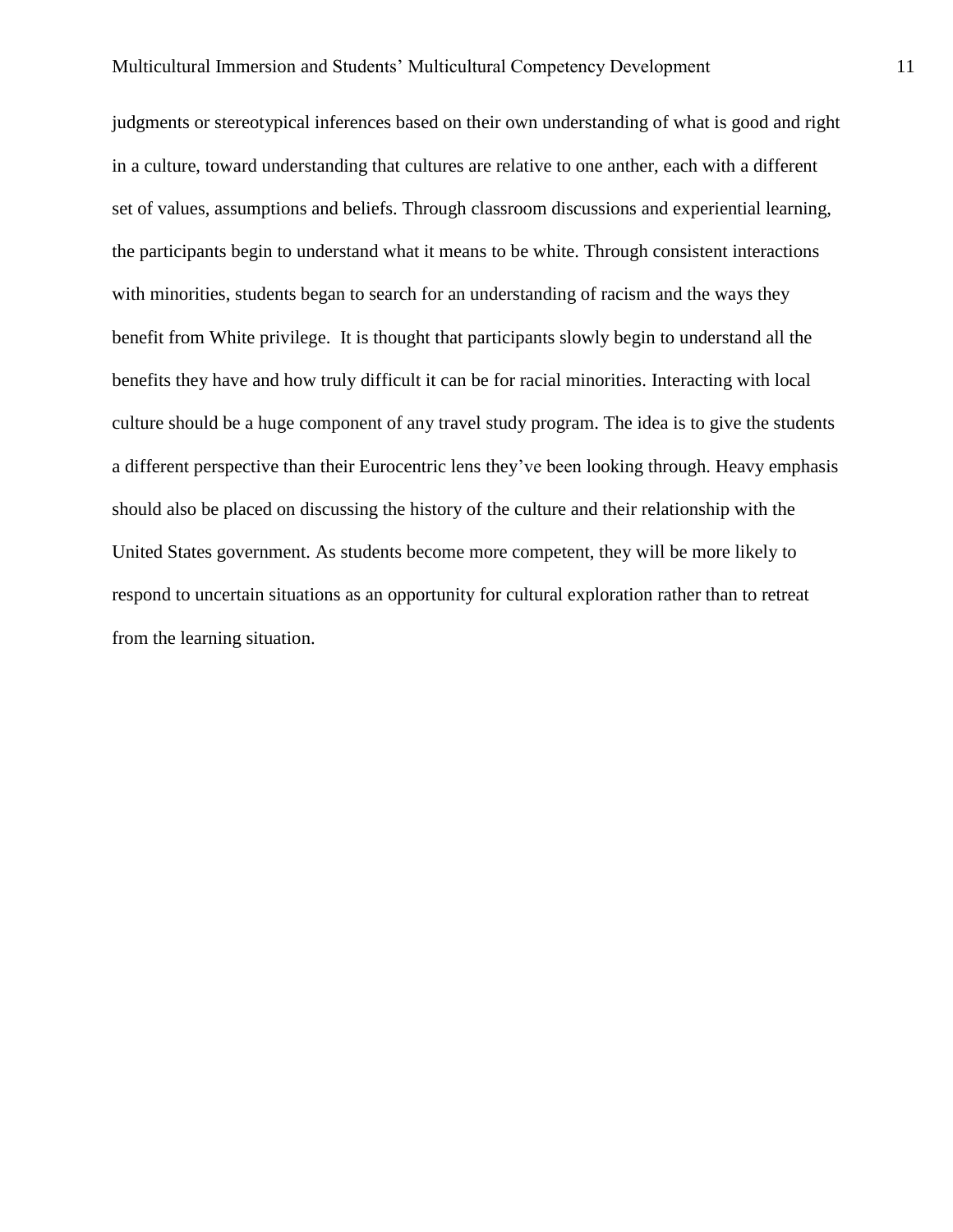## **Implications**

The implications of this study could be important to all WSU travel study programs to help understand and assess intercultural development in their programs. Significant findings could demonstrate the value of multicultural travel study programs to higher education students. The findings of this study could influence future research on travel study programs that focus on intercultural development. Courses could be created for other travel study programs to help better understand the lives and needs of minority individuals, as well as document important stories that could be lost forever. Travel study programs could also be partnered with other departments such as counselor education, or nursing to help the fields get a closer view of what life is like for certain minorities.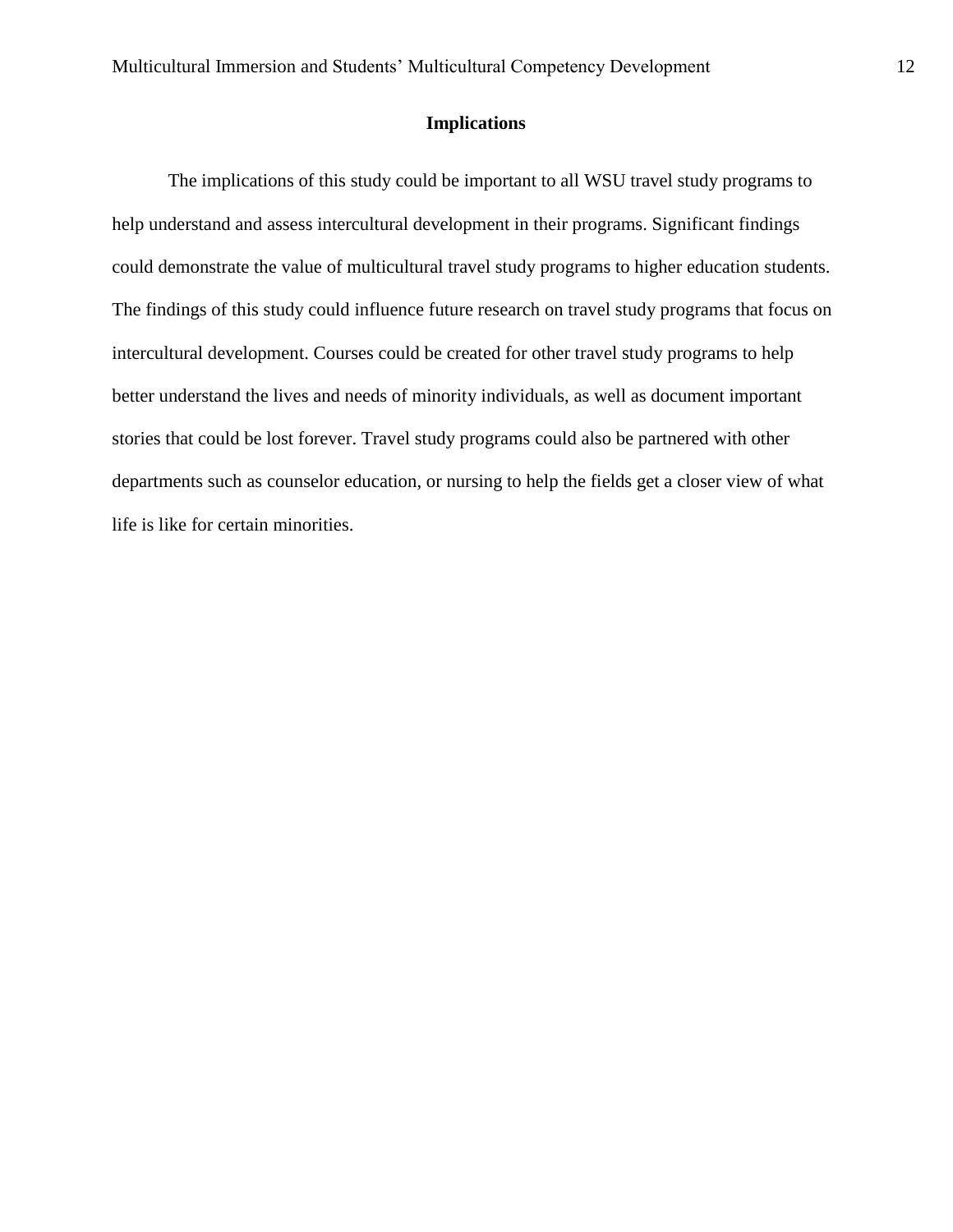#### **Conclusion**

As the importance of travel study programs grow, so should the focus of these programs to assure they are being used to create global citizenship among the students. It is important to know more than the learning outcomes of these experiences; travel study leaders need to understand what it is we truly want students to learn through the experiences. Working with and constantly interacting with individuals from other cultures should be at the core of any travel study program. To be an effective travel study program leaders should incorporate pre-travel orientation, experiential learning, ethnographic research and intercultural development into their curriculum. It's also very useful to add journaling or qualitative interviews to help the students further their exploration of self-identity and their roles in a multicultural world. Journals and interviews offer the participants a starting point, and end point to assess progress.

Doyle (2009) notes the importance of employing holistic evaluation strategies at the end of a program. He states it provides more insight into the re-entry process that is often given short shrift in the overall examination of a student's study abroad experience. While travel study participants receive some guidance during the final stages of study abroad, they are often left to manage much of the re-entry process alone. If academic institutions are able to more accurately and completely understand how the cultural immersion has possibly reshaped student's attitudes about self and home, perhaps they can better assist students who encounter feelings of "temporary homelessness." Ogden (2006) notes that ethnographers seek to understand and describe culture, and so too can students. In the course of an education abroad experience, students can be taught basic skills of ethnographic inquiry as a learning paradigm through which they can take all aspects of their new culture as subject of serious study. Through the ethnographic paradigm, students learn advanced tools for cultural learning and exploration. With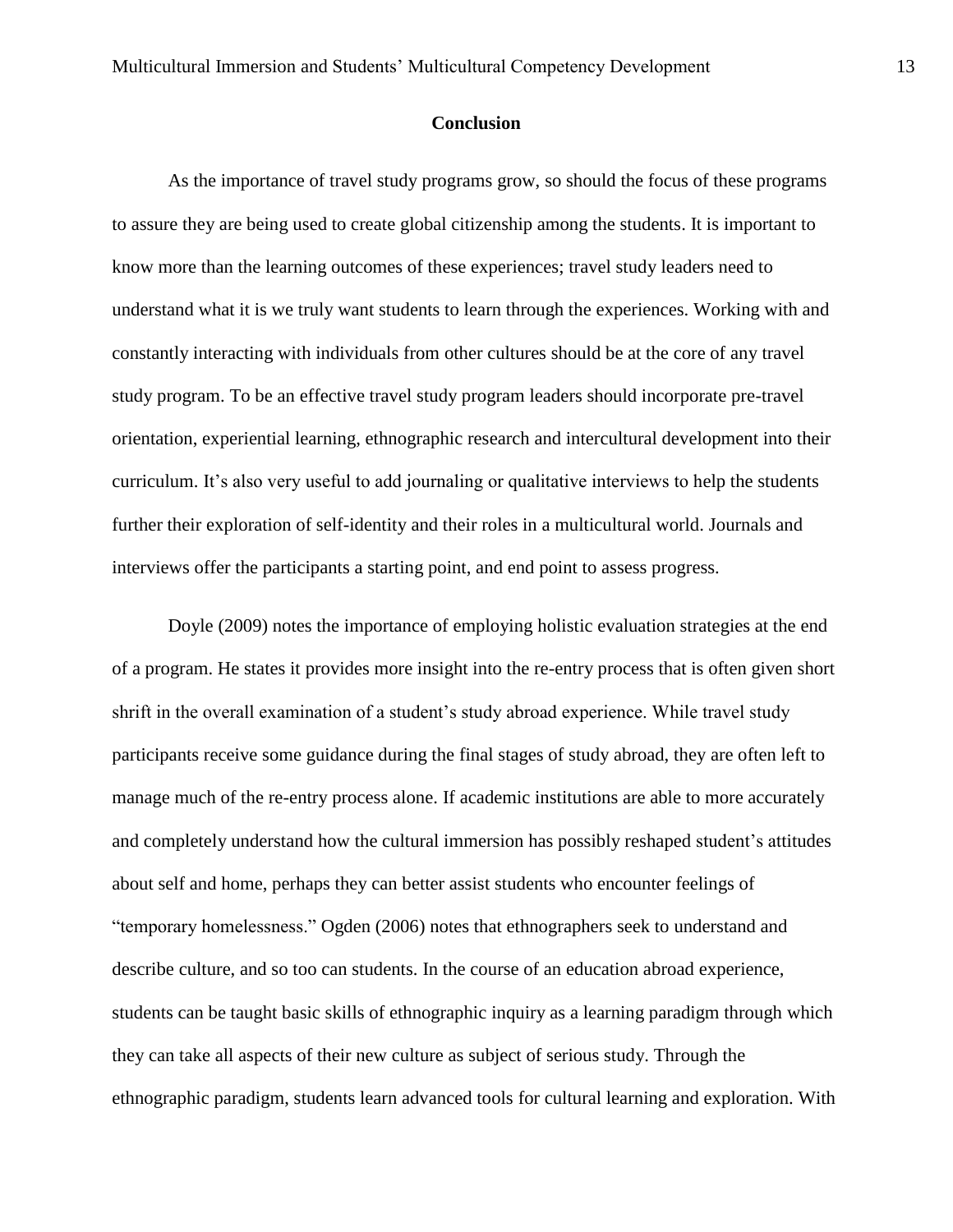time and experience, they become better observers who are aware of their own culture and respectful of other cultural systems. This kind of inquiry can lead students beyond simply becoming more knowledgeable about a particular culture, to becoming more insightful, patient and introspective cultural explorers. As study abroad and global awareness become even more integrated components of the undergraduate educational experience, it is critical that concepts such as "global citizenship" and "intercultural development" be assessed and discussed to ensure the travel study programs are helping to create global citizens and competent students.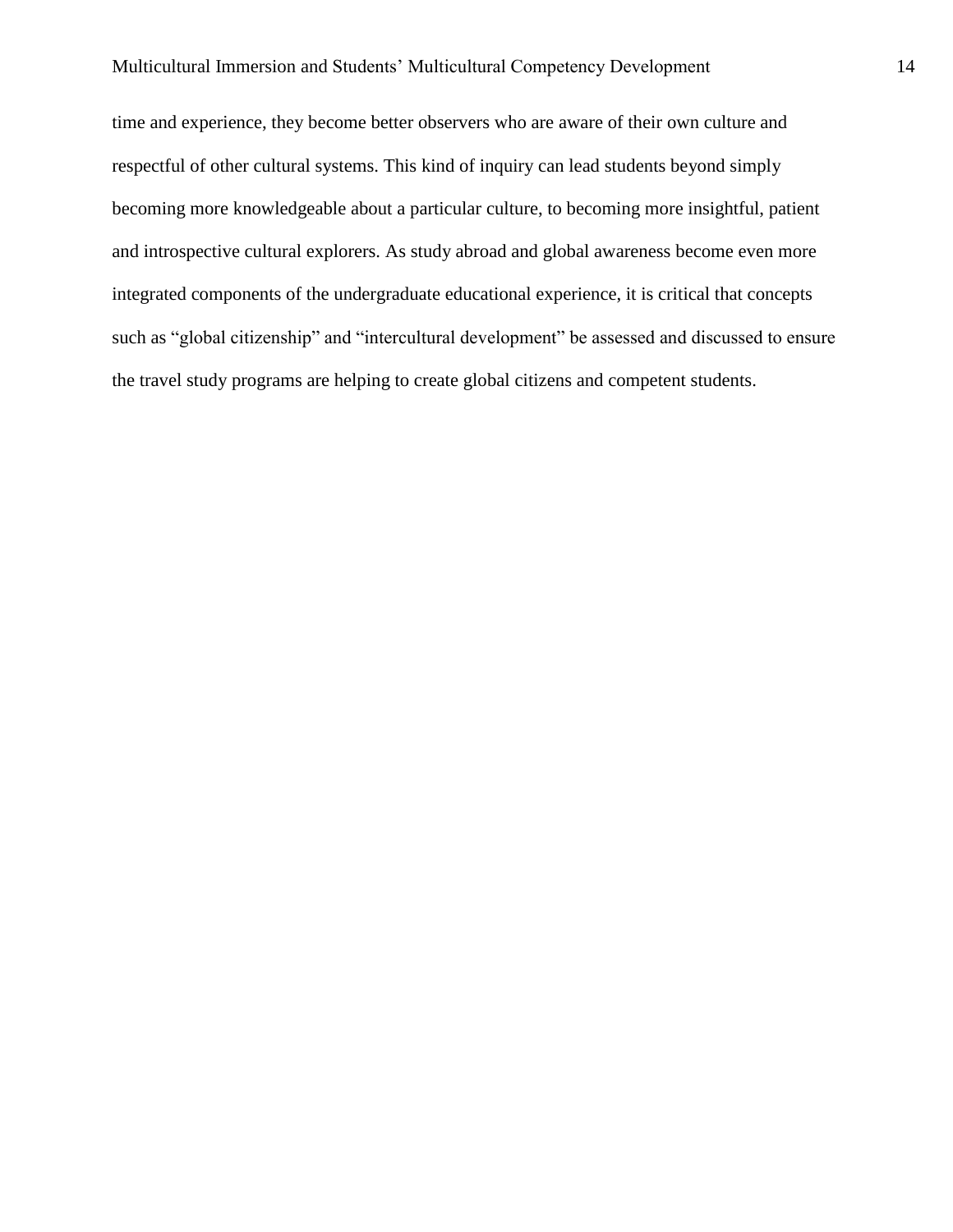#### **Author's Note**

Writing this capstone project has been both an eye opening experience, and an important process for me as a professional. This project directly relates to the fieldwork I do with the Navajo Oral History project. For five years we've been transforming the program from that of a photography project, to an extensive documentary journalism course that directly impacts intercultural development. This capstone project holds tremendous values for our travel study program because I was able to assess what other researchers in the field value as part of multicultural immersion programs. Through the extensive literature review I was able to find commonalities among travel study programs and pinpoint which processes improve multicultural competency among the participants. My colleague and I will be able to create a stronger program based on the findings of this research paper.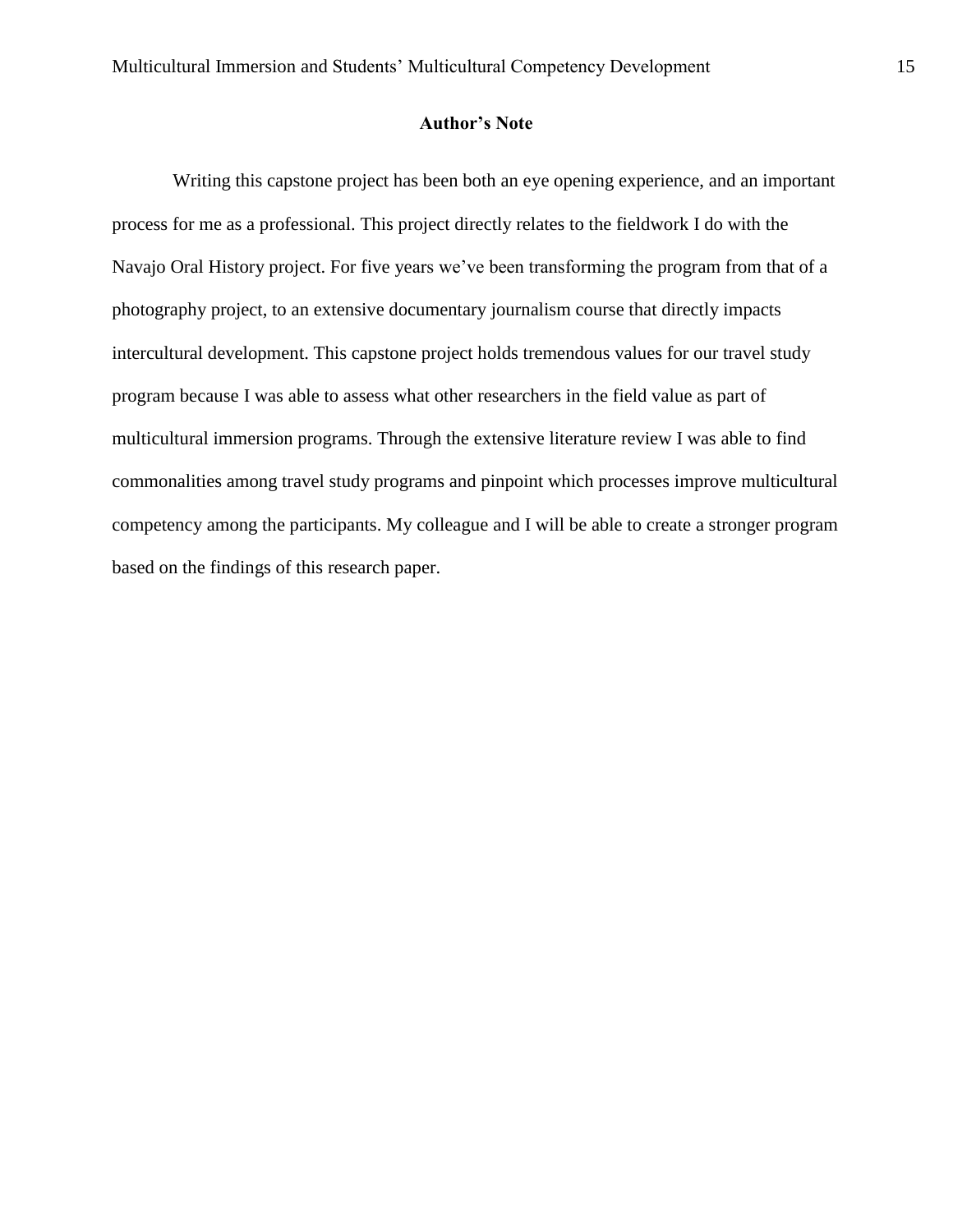#### **References**

- Allen, H. (2010). What shapes short-term study abroad experiences?. *Journal of Studies in International Education*, *14*(5), 452-470.
- Anderson, P., & Lawton, L. (2011). Intercultural development: Study abroad vs. on-campus study. *The Interdisciplinary Journal of Study Abroad*, *21*, 86-108.
- Citron, J. L. & Kline, R. (2001, Fall). "From Experience to Experiential Education: Taking Study Abroad Outside the Comfort Zone." *International Educator,* 10(4), 18-26.
- Dolby, N. (2008). Global citizenship and study abroad: A comparative study of American and Australian undergraduates. *The Interdisciplinary Journal of Study Abroad*, *17*, 51-67.
- Doyle, D. (2009) Holistic assessment and the study abroad experience. Frontiers: The Interdisciplinary Journal of Study Abroad, 18, 143-155.
- Fawcett, M. L., Briggs, C. A., Maycock, G., & Stine, E. (2010). Multicultural counseling competency development with a Guatemala travel study. *Journal for International Counselor Education,* 2, 1-18. Retrieved from

<http://digitalcommons.library.unlv.edu/jice>

- Greenholtz, J. (2000). Assessing cross-cultural competence in transnational education: *The Intercultural Development Inventory. Higher Education in Europe,* 25(3), 411-416.
- Jurasek, R., Lamson, H., & O'Maley, P. (1996, Fall). "Ethnographic Learning while Studying Abroad." *Frontiers: The Interdisciplinary Journal of Study Abroad, 2.*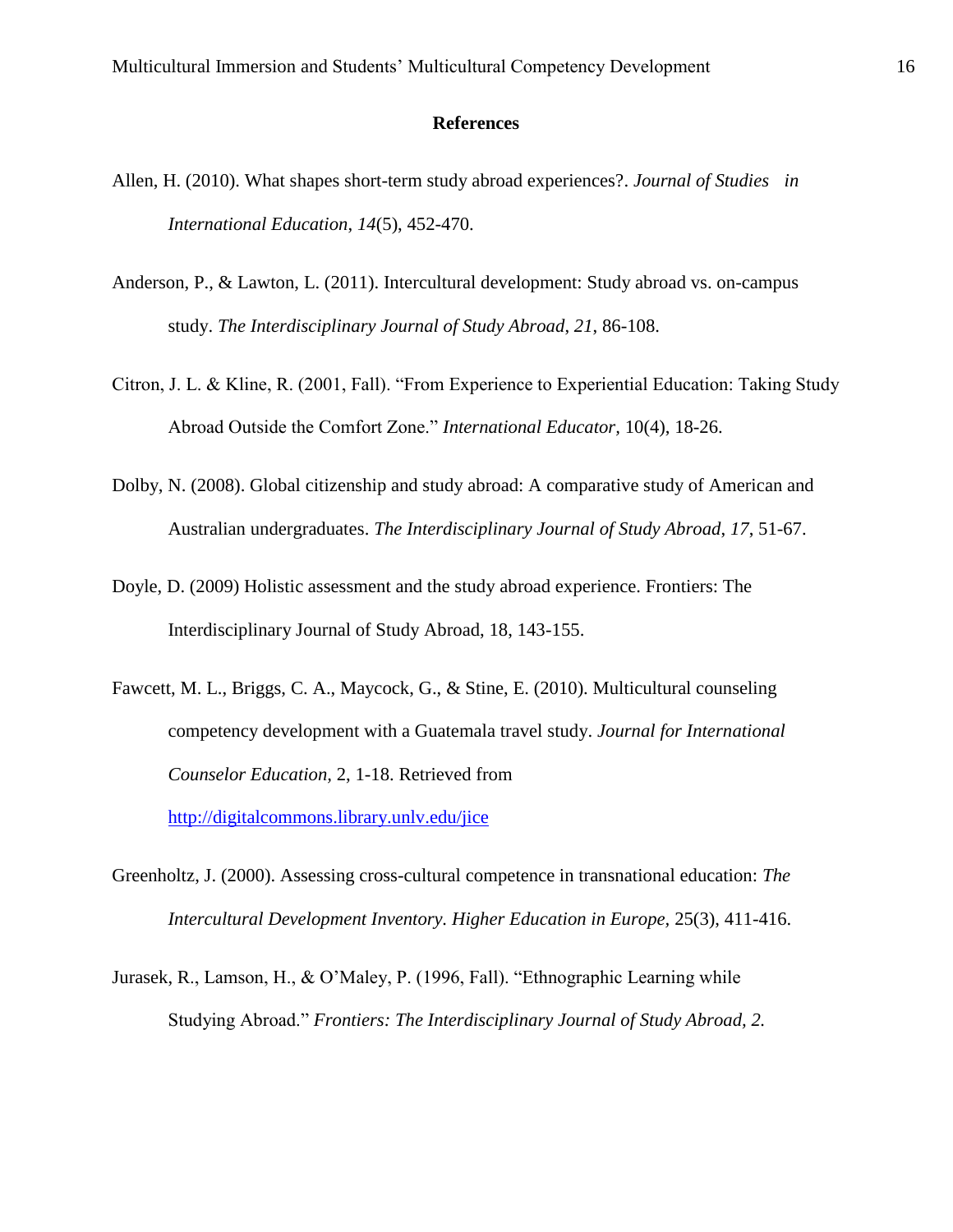- Jurasek, R. (1991). "Earlham College: Connecting Off-Campus and On-Campus Learning." *In Barbara A. Burn (ed.) Integrating Study Abroad into the Undergraduate Liberal Arts Curriculum.* Westport, CT: Greenwood Press.
- Kolb, D. (1984). Experiential Learning as the Source of Learning and Development. Englewood Cliffs, NJ: Prentice Hall.
- Lutterman-Aguilar, A., & Gingerich, O. (2002). Experiential pedagogy for study abroad: Educating for global citizenship. *The Interdisciplinary Journal of Study Abroad*, *8*,
- McLaughlin, J., & Johnson, K. (2006). Assessing the field course experiential learning model: Transforming collegiate short-term study abroad experiences into rich learning environments. *The Interdisciplinary Journal of Study Abroad*, *13*, 65-85.
- Ogden, A. (2006). Ethnographic inquiry: Reframing the learning core of education abroad. *The Interdisciplinary Journal of Study Abroad*, *13*, 87-112.
- Paus, E., & Robinson, M. (2008). Increasing study abroad participation: The faculty makes the difference. *The Interdisciplinary Journal of Study Abroad*, *17*, 33-49.
- Rexeisen, R. (2012). Study abroad and the boomerang effect: The end is only the beginning. *The Interdisciplinary Journal of Study Abroad*, *22*,
- Savicki, V. (2012). The effects of affect on study abroad. *The Interdisciplinary Journal of Study Abroad*, *13*,
- Tarrant, M., & Lyons, K. (2012). The effect of short-term educational travel programs on environmental citizenship. *Environmental Education Research*,*18*(3), 403-416.